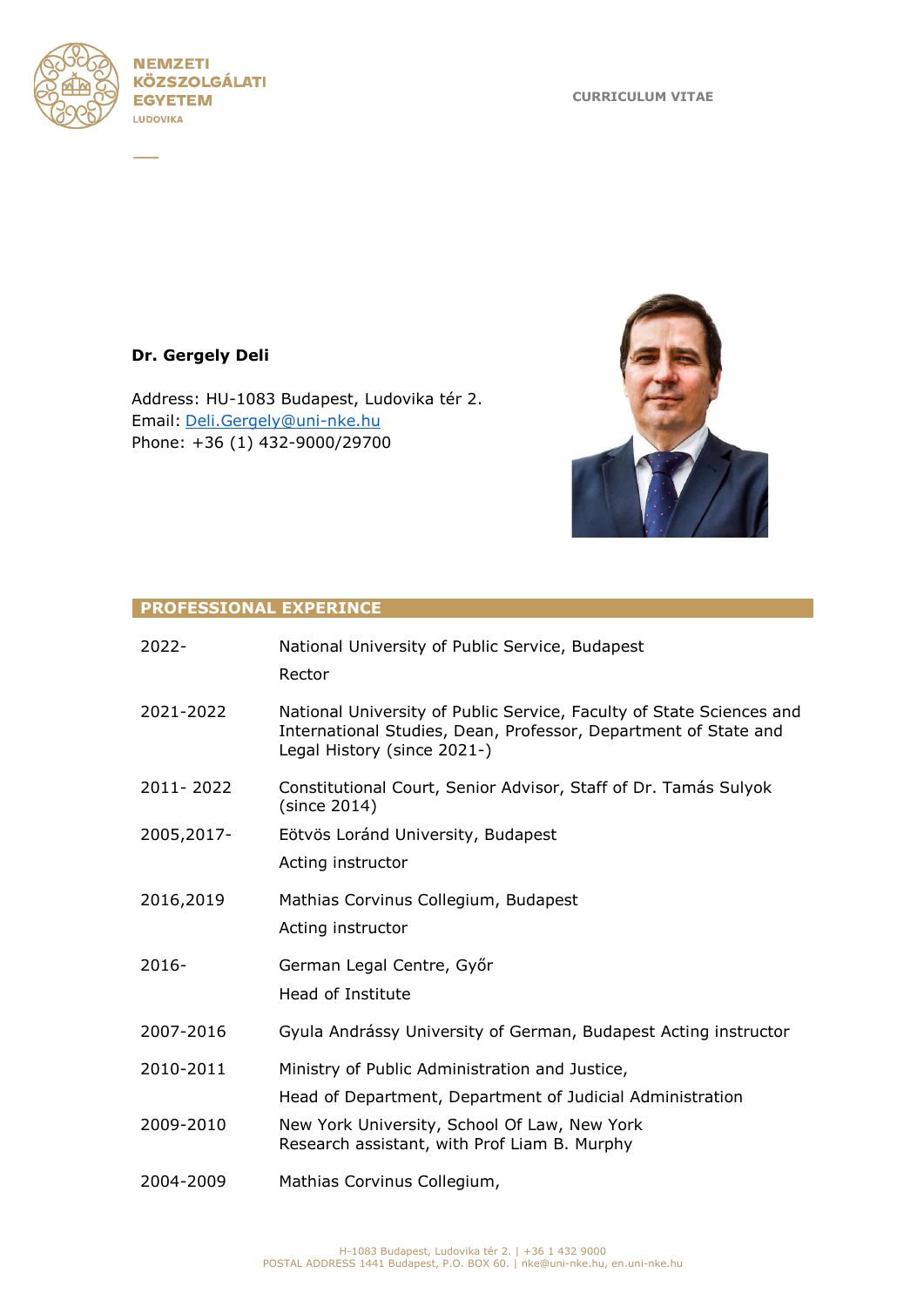#### Deputy director

- 2004- Széchenyi István University, Professor (from 2020)
- 2000-2004 Cashflow Magazine, Senior Editor

#### **STUDIES AND DEGREE**

| 2020      | Széchenyi István University, Győr<br>Professor                                 |
|-----------|--------------------------------------------------------------------------------|
| 2016      | Széchenyi István University, Győr                                              |
|           | Habilitation in the field of state and legal sciences, 22 September<br>2016    |
| 2009-2010 | New York University School Of Law, New York<br>LL.M. in Legal Theory, May 2010 |
| 2004-2009 | Péter Pázmány Catholic University, Budapest                                    |
|           | Ph.D. summa cum laude, August 30, 2009.                                        |
| 2005-2008 | University Of Cambridge, distance learning                                     |
|           | Diploma in English Law and the Law of the European Union, 21                   |
|           | January 2008                                                                   |
| 1999-2004 | Eötvös Loránd University, Budapest                                             |
|           | Doctor of State and Legal Sciences, cum laude, 30 July 2004                    |
| 10011000  | Descentiations think Calculat Descendable las                                  |

1994-1998 Benedictine High School, Pannonhalma

#### **PROFESSIONAL HONOURS AND AWARDS**

- 2020 Pro Facultate Award, SZE
- 2016 Premio romanistico internazionale Gérard Boulvert
- 2014 Scholarship awarded by László Sólyom
- 2014 Publication Award, SZE
- 2010 Prominence Fund Award, New York University
- 2009 Dean's Graduate Award, New York University
- 2008 Junior Prima Award, Education and Public Education Category
- 2004 Hajnóczy Award, ELTE
- 1998 Pro Cultura Humana-Award

## **OTHER ACADEMIC AND PROFESSIONAL ACTIVITIES**

- 2021- Member of the State and Legal Affairs Committee of the Hungarian Academy of Sciences
- 2020- Pro Publico Bono, editorial board member